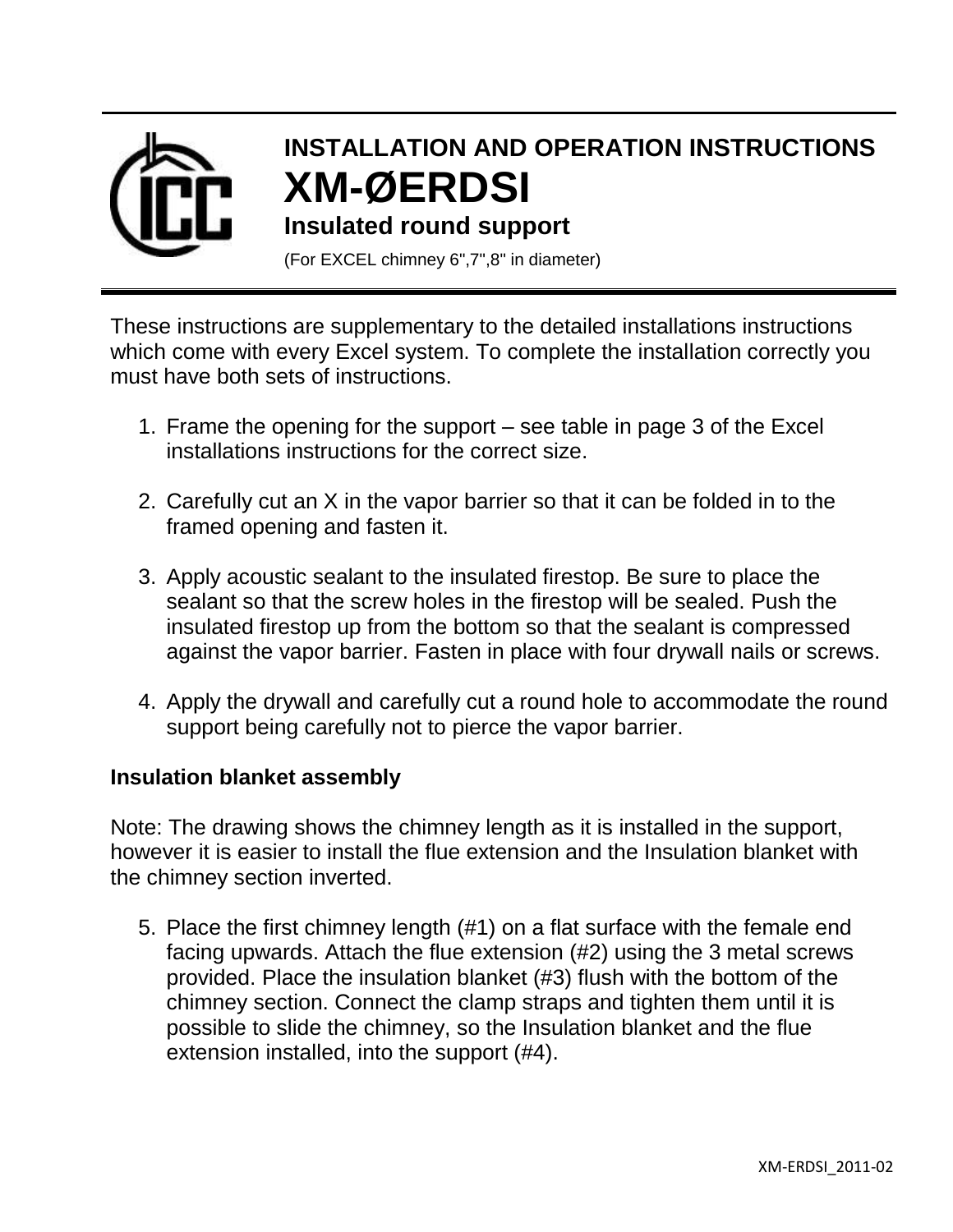- 6. You may insulate right up to the support inside the framed opening. Under no circumstances can insulation be permitted to come in contact with the chimney directly (e.g.: above the top of the support). If the insulation depth exceeds the height of the support you must install a support extension (part # RDSE) to keep the insulation away from the chimney.
- 7. Insure that there is no debris or insulation between the chimney and the support. Install a storm collar immediately above the support to keep loose insulation and debris from falling into the support.
- 8. From inside the room seal the joint between the support and the insulated firestop with silicone.

Install the trim collar – be sure to seal the screw holes with silicone.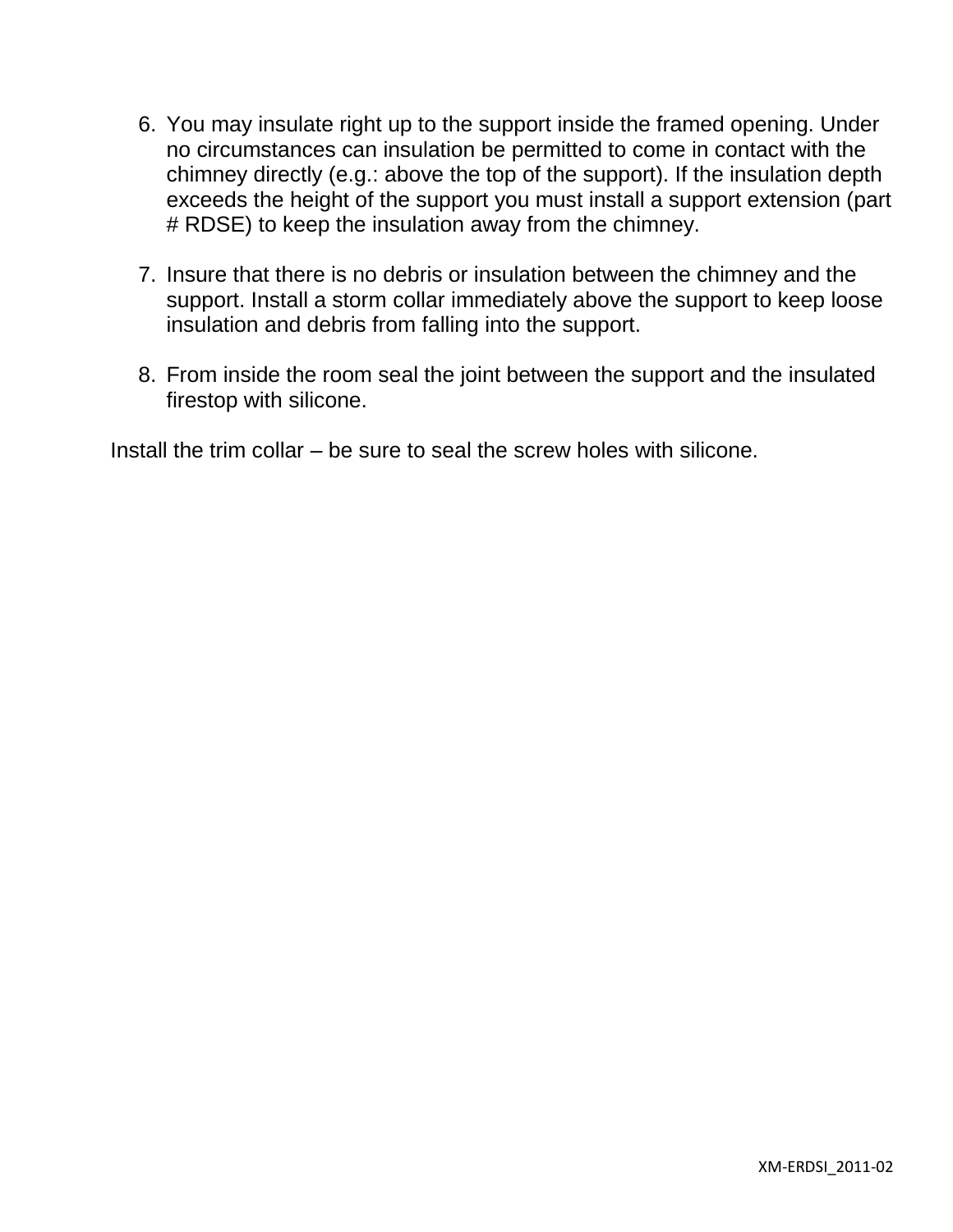